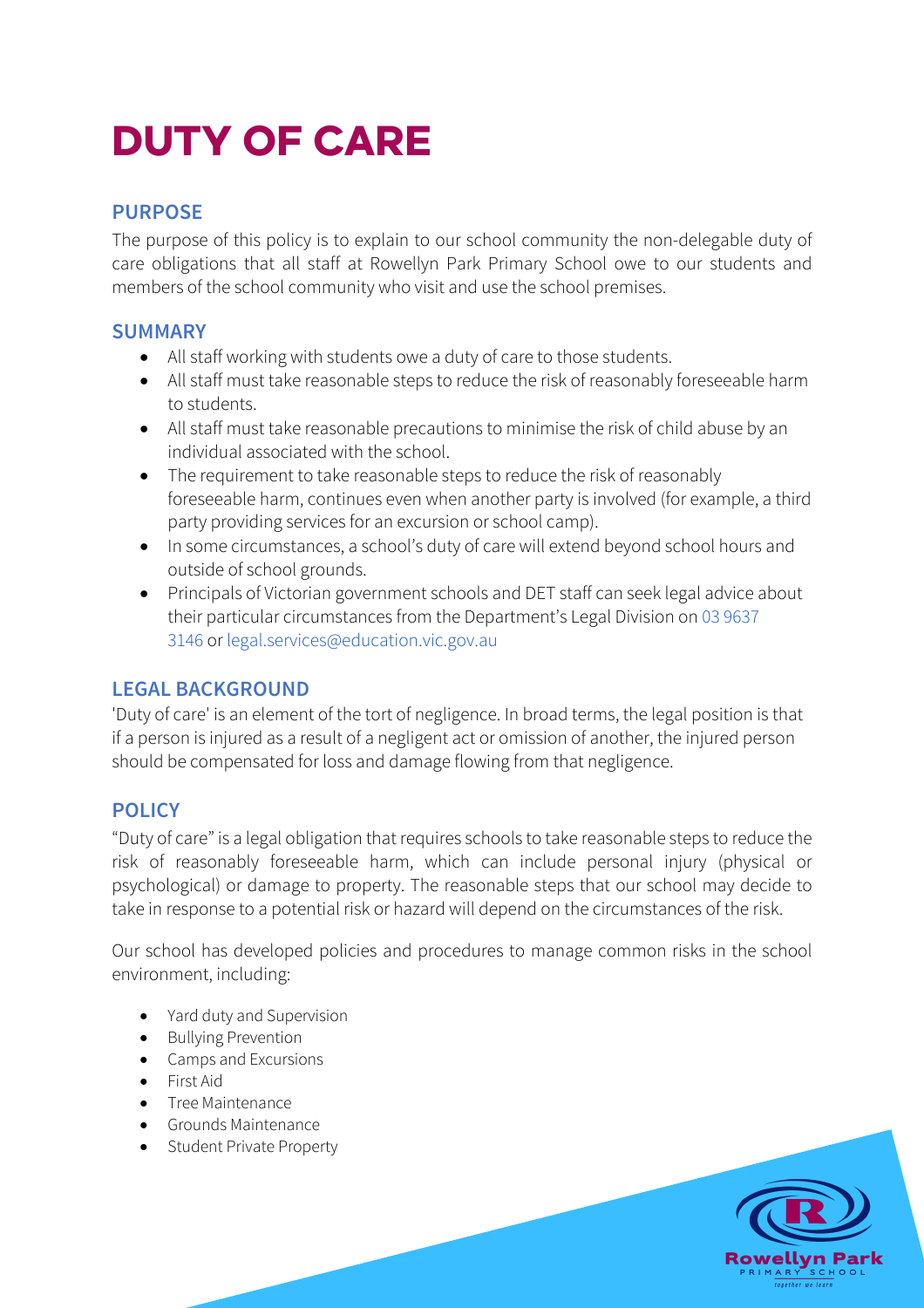- Child Safe Standards
- External Providers
- Emergency Management
- Volunteers
- Visitors
- Working with Children and Suitability Checks
- Mandatory Reporting
- Occupational Health and Safety
- COVID 19 Return to School

Staff at our school understand that school activities involve different levels of risk and that particular care may need to be taken to support younger students or students with additional needs. Our school also understands that it is responsible for ensuring that the school premises are kept in good repair and will take reasonable steps to reduce the risk of members of our community suffering injury or damage because of the state of the premises.

School staff, parents, carers and students are encouraged to speak to the principal to raise any concerns about risks or hazards at our school, or our duty of care obligations.

# **DUTY OF CARE TO STUDENTS OUTSIDE THE SCHOOL**

In some circumstances, the duty of care owed by school staff will extend beyond school hours and outside of school grounds. Whether the duty extends outside of school hours or outside school grounds will depend on all the circumstances of each individual case, and the school staff members' knowledge of any reasonably foreseeable risks of injury. For example, in some circumstances the Department may be liable for injuries to students in the playground before school begins for the day if they occur during the period of time for which the school yard is supervised.

#### **EXTERNAL PROVIDERS**

Staff at our school acknowledge that, as our duty of care is non-delegable, we are also required to take reasonable steps to reduce the risk of reasonably foreseeable harm when external providers have been engaged to plan for or conduct an activity involving our students. Our *Visitors Policy* and *Camps and Excursions Policy* include information on the safety and care of our students when engaged with external providers. Our school also takes steps to ensure student safety when they are engaging in off-site workplace learning programs with external providers, such as when students are participating in work experience, school-based apprenticeships and traineeships, structured workplace learning and any other workplace learning program involving external providers. Our School will follow all applicable Department of Education and Training policy and guidelines in relation to off-site learning and will ensure that the safety and welfare of the students engaging in these activities is paramount. The Department's guidelines in relation to Workplace Learning are available at the following link:

https://www.education.vic.gov.au/school/principals/spag/curriculum/pages/workplace.aspx